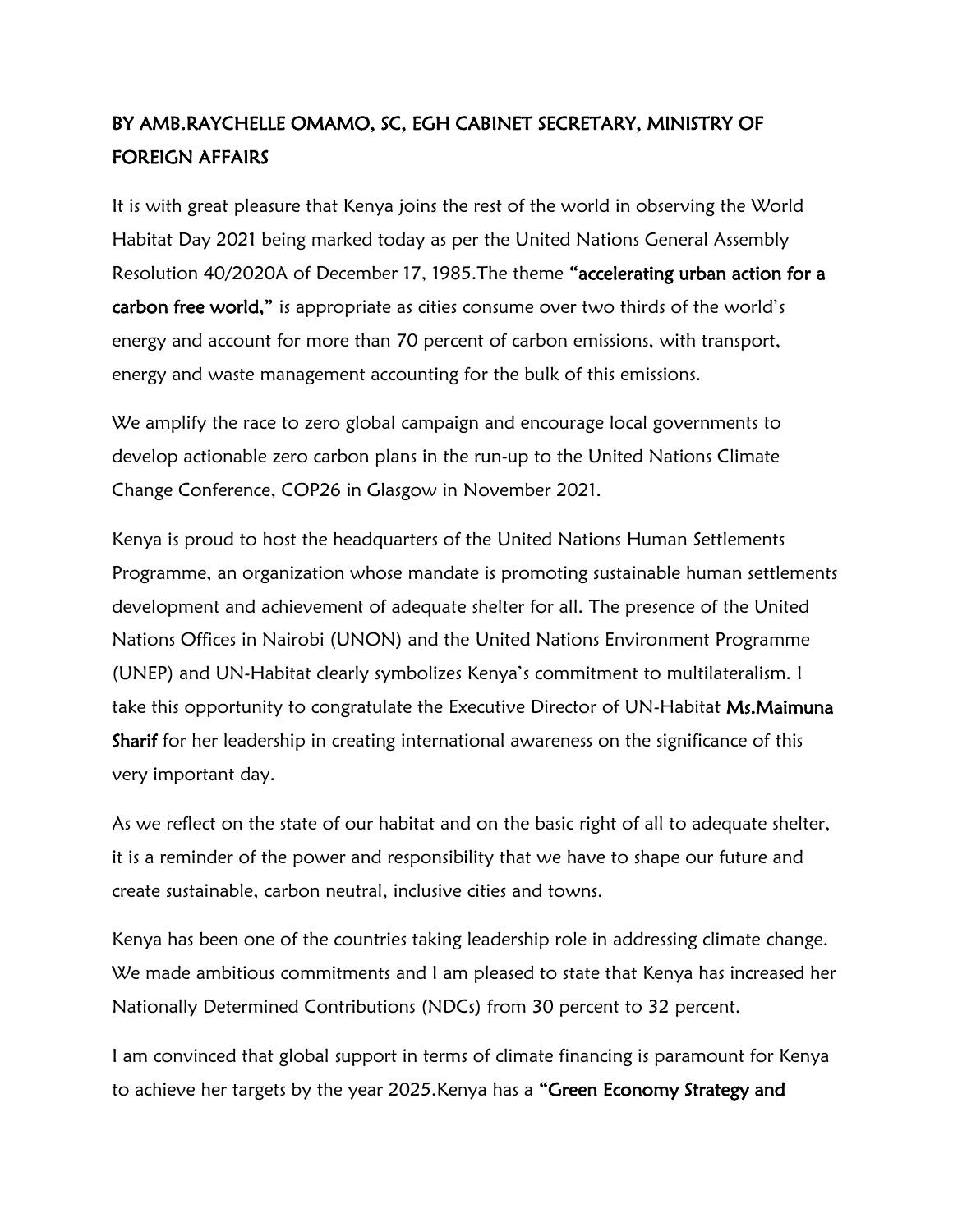Implementation Plan (2016-2030)," which will enable us achieve a higher economic growth and support a low carbon development path.

This October, Kenya will be pre-siding over the Affairs of the United Nations Security Council at a critical time. Among the priority objectives during our Presidency include Climate and Security. We look forward to creating greater engagements and galvanizing consensus towards sustainable global peace.

## BY AMB.JEAN KIMANI, KENYA'S PERMANENT REPRESENTATIVE TO UN-HABITAT

This year's Global Observance of World Habitat Day will be in Yaounde, Cameroon, under the theme: "Accelerating Urban Action for a Carbon Free World. "This is a call to action on reducing greenhouse gas emissions, which has been singled out as the main cause of climate change currently facing the world.

We at the Kenya Permanent Mission to UN-Habitat are committed to be the link between UN-Habitat and the Government of Kenya in the promotion of sustainable urbanization and human settlements.

We take this opportunity to congratulate the Executive Director, Ms. Maimuna Mohd Sharif, and the secretariat, for working hard towards a carbon free world through initiatives such as Cities and Climate Change Initiative (CCCI), the Agency's flagship activity that supports cities to respond to the negative impacts of climate change and put in place appropriate mitigation measures. We confirm our commitment to work together to ensure its success as we aim to have a carbon- free world.

The UN-Habitat has been a reliable partner in the achievement of Kenya's Big Four Agenda and Vision 2030.The signing of an MoU between the Nairobi Metropolitan Services and UN-Habitat on the Nairobi River Regeneration Initiative, will go a long in supporting bio-diversity.

The Permanent Mission of the Republic of Kenya to United Nations Human Settlement Programme (UN-Habitat) also endeavors to promote multilateral engagement by fostering collaborative action towards more inclusive, resilient and safer cities as exemplified in the programmes and activities for this Urban October month, starting with the commemoration of World Habitat Day.